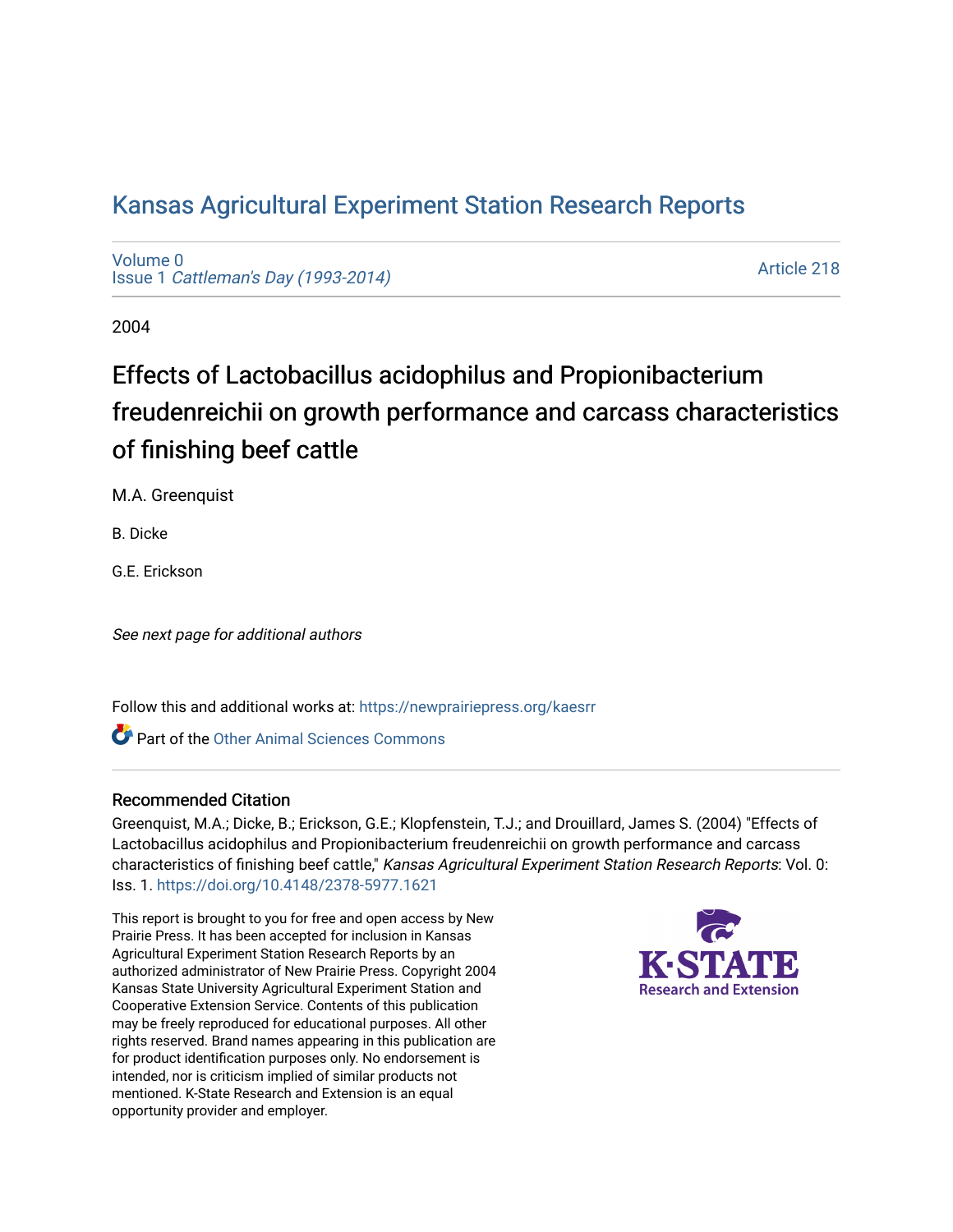# Effects of Lactobacillus acidophilus and Propionibacterium freudenreichii on growth performance and carcass characteristics of finishing beef cattle

## **Abstract**

There have been contradicting reports of the efficacy of direct-fed microbials in finishing cattle diets. Some researchers have observed improvements in daily gain and feed efficiency when direct-fed microbials are included in finishing diets, whereas others have reported no differences in dry matter intake or ruminal and blood pH. Many of these studies have been conducted on a relatively small scale and used few animals per pen compared with that of typical commercial feedlot operations. In our study, yearling crossbred beef steers and heifers (n=3,539; 796 lb body weight) were used in an experiment conducted at a commercial feedlot operation to characterize growth performance and carcass characteristics associated with the supplementation of direct-fed microbials (Lactobacillus acidophilus and Propionibacterium freudenreichii) in finishing cattle diets. Including direct-fed microbials in the diet throughout a 122-day finishing period had no measurable impact on growth performance or carcass characteristics of finishing cattle.

#### Keywords

Cattlemen's Day, 2004; Kansas Agricultural Experiment Station contribution; no. 04-242-S; Report of progress (Kansas State University. Agricultural Experiment Station and Cooperative Extension Service); 923; Beef; Lactobacillus acidophilus; Propionibacterium freudenreichii; Growth performance; Carcass characteristics; Finishing cattle

## Creative Commons License



This work is licensed under a [Creative Commons Attribution 4.0 License](https://creativecommons.org/licenses/by/4.0/).

## Authors

M.A. Greenquist, B. Dicke, G.E. Erickson, T.J. Klopfenstein, and James S. Drouillard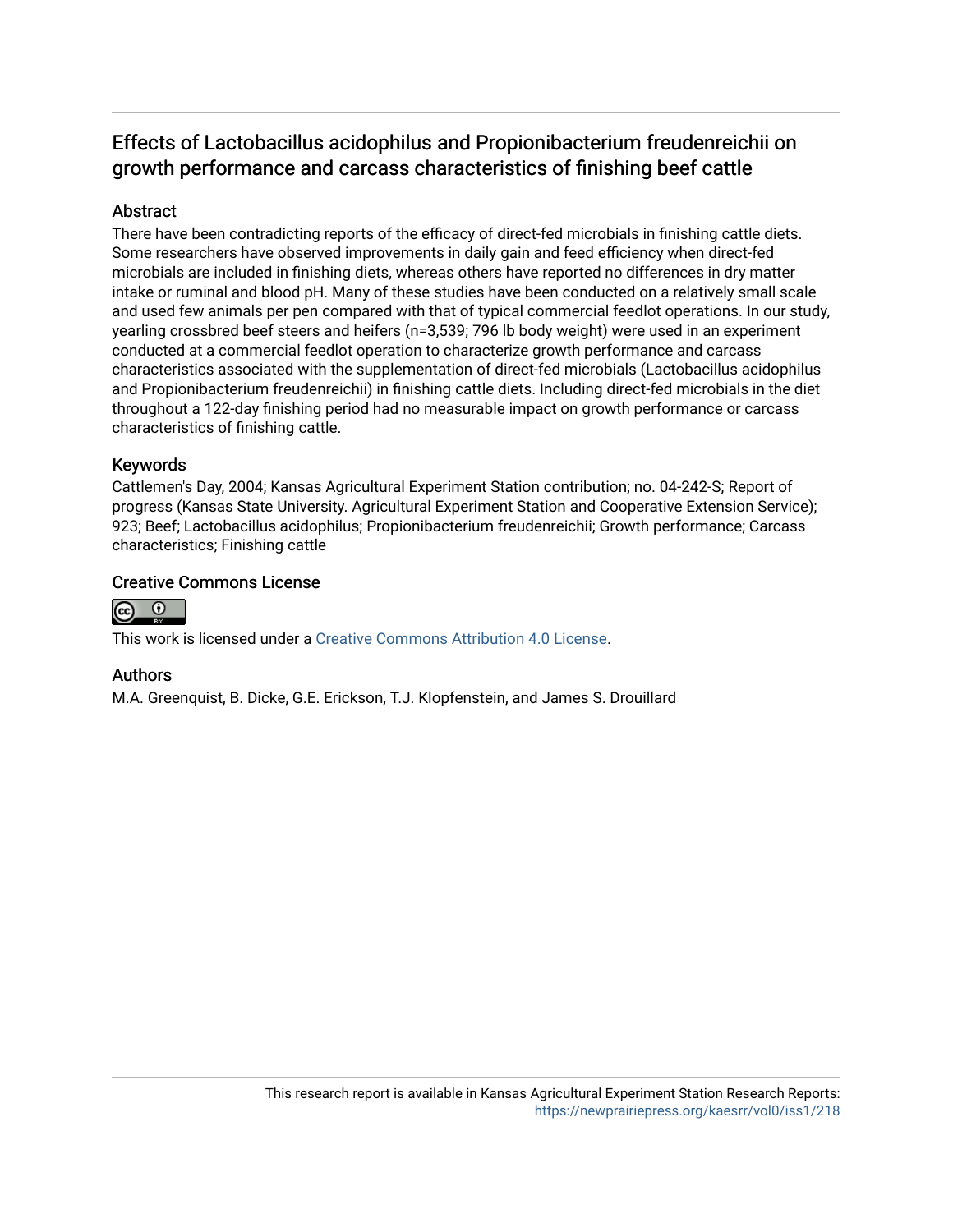#### **EFFECTS OF** *LACTOBACILLUS ACIDOPHILUS* **AND** *PROPIONIBACTERIUM FREUDENREICHII* **ON GROWTH PERFORMANCE AND CARCASS CHARACTERISTICS OF FINISHING BEEF CATTLE**

# *M. A. Greenquist, J. S. Drouillard, B. Dicke<sup>1</sup> , G. E. Erickson2 , and T. J. Klopfenstein2*

#### **Summary**

There have been contradicting reports of the efficacy of direct-fed microbials in finishing cattle diets. Some researchers have observed improvements in daily gain and feed efficiency when direct-fed microbials are included in finishing diets, whereas others have reported no differences in dry matter intake or ruminal and blood pH. Many of these studies have been conducted on a relatively small scale and used few animals per pen compared with that of typical commercial feedlot operations. In our study, yearling crossbred beef steers and heifers (n=3,539; 796 lb body weight) were used in an experiment conducted at a commercial feedlot operation to characterize growth performance and carcass characteristics associated with the supplementation of direct-fed microbials (*Lactobacillus acidophilus* and *Propionibacterium freudenreichii*) in finishing cattle diets. Including direct-fed microbials in the diet throughout a 122-day finishing period had no measurable impact on growth performance or carcass characteristics of finishing cattle.

#### **Introduction**

Direct-fed microbials used in ruminant feed supplements include live microbial cells

(yeasts, molds, and bacteria) and(or) their metabolites to alter the rumen and lower-gut microflora. The concept of inoculating ruminants with beneficial microorganisms is not a new practice. Increased interest in direct-fed microbials has stemmed from the concern about the widespread use of antibiotics in the cattle feeding industry, reports of improvements in finishing cattle performance, and the potential to inhibit food-borne pathogens such as *Escherichia coli* O157:H7. Previous research with cattle has demonstrated the ability to improve daily gain and efficiency by supplementation with strains of *Lactobacillus acidophilus* and *Propionibacterium freudenreichii*. More recent reports show no differences in dry matter intake or ruminal and blood pH when cattle are fed combinations of lactate-producing and lactate-utilizing microorganisms. Many of these studies were conducted in small pens with relatively few animals. The objective of this study was to assess the impact of supplementing direct-fed microbials on performance of cattle fed in a commercial feedlot facility.

#### **Experimental Procedures**

Yearling crossbred beef steers and heifers  $(n=3,539; 796$  lb BW) were transported to a commercial feedlot in central Kansas. Upon

 $\overline{a}$ 

<sup>&</sup>lt;sup>1</sup>Cattleman's Consulting, Lincoln, Nebraska.

<sup>&</sup>lt;sup>2</sup>University of Nebraska-Lincoln.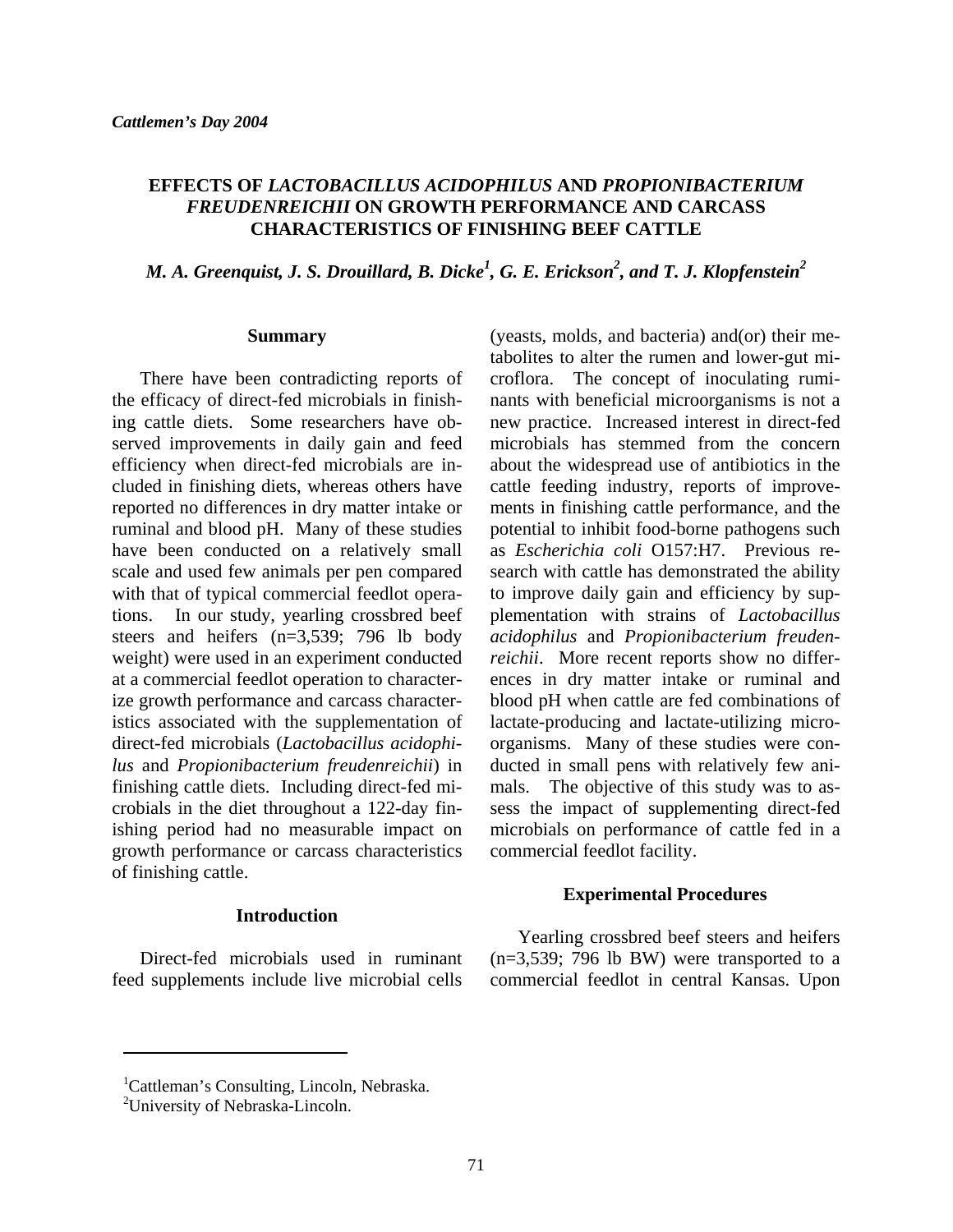arrival, a standard processing regimen was applied to each animal that consisted of animal identification, vaccination against common viral diseases, and treatment for internal and external parasites. Heifers identified as pregnant were administered 5 cc of prostaglandin and 5 cc of vitamin E and immediately returned to their home pen. Steers less than 850 lb and heifers less than 750 lb were implanted with an estrogenic implant (Compudose®) at processing and reimplanted after approximately 50 to 70 days with a combination trenbolone acetate/estradiol implant (Component TES® for steers or Component TEH® for heifers). Steers exceeding 850 lb and heifers exceeding 750 lb initial body weight received a single implant (Component TES for steers or Component TEH for heifers) at the time of processing. Cattle within each load were split into two groups on the basis of order of processing, such that even-numbered cattle were placed into one group and oddnumbered cattle were placed into another. Groups were placed into 20 feedlot pens (average of 177 animals per pen) and treatments were assigned randomly within paired pens for the ten replications.

Throughout the experiment, cattle identified as sick were treated in accordance with standard operating procedures of the feedlot, with the exception that cattle were returned to their home pen immediately after therapeutic treatment. Cattle identified as bullers were removed from the experiment permanently, and feed consumption for the pen was adjusted by prorating intake based on the number of head days.

Cattle were adapted to their final finishing ration during a period of two to three weeks after arrival and were fed for an average of 122 days. Direct-fed microbials were incorporated into a steam-flaked corn finishing diet (Table 1) by using a microingredient application system installed at the feedlot by the manufacturer. The experimental diets provided doses of  $1 \times 10^9$  CFU *Propionibacte*-

*rium freudenreichii* strain NP 24,  $1 \times 10^6 \, \text{CFU}$ *Lactobacillus acidophilus* strain NP 45, and 1 × 10<sup>9</sup> CFU *Lactobacillus acidophilus* strain NP 51 per animal daily. The direct-fed microbials were added to the diet after the addition of corn, supplement, and roughage, but before the addition of wheat middlings. A separate truck was used for mixing and delivery of each experimental diet to prevent the possibility for cross-contamination of the control diet with the direct-fed microbial supplement.

Total body weight for each pen of cattle was determined at the start of the experiment and immediately before being transported to a commercial abattoir. Pens of cattle were harvested when they achieved an estimated  $12<sup>th</sup>$ rib fat thickness of 0.4 inches. All pens within a given replicate were shipped and slaughtered on the same day. Data obtained for each pen of cattle included daily gain, feed intake, feed efficiency, carcass weight, dressing percentage, USDA yield and quality grades, incidence of dark cutting beef, and incidence of liver abscesses. Carcass adjusted final weights were calculated by using a common dress yield of 64%, and weight gain and feed efficiency were calculated from the adjusted final weight.

#### **Results and Discussion**

Growth performance and carcass characteristics are reported in Table 2. Initial body weights were similar between treatments. Direct-fed microbial supplementation had no significant effects on dry matter intake (21.35 vs 21.33 lb/day; P=0.92), daily gain (3.38 vs 3.33 lb;  $P=0.41$ ), or feed efficiency  $(6.33 \text{ vs } 3.32)$ 6.43;  $P=0.27$  of cattle fed control or supplemented diets, respectively. Final adjusted weights and carcass characteristics also were similar (P>0.10) between the two treatments.

The mechanisms for reported improvements in animal performance in response to direct-fed microbials are not fully understood, but several hypotheses have been proposed.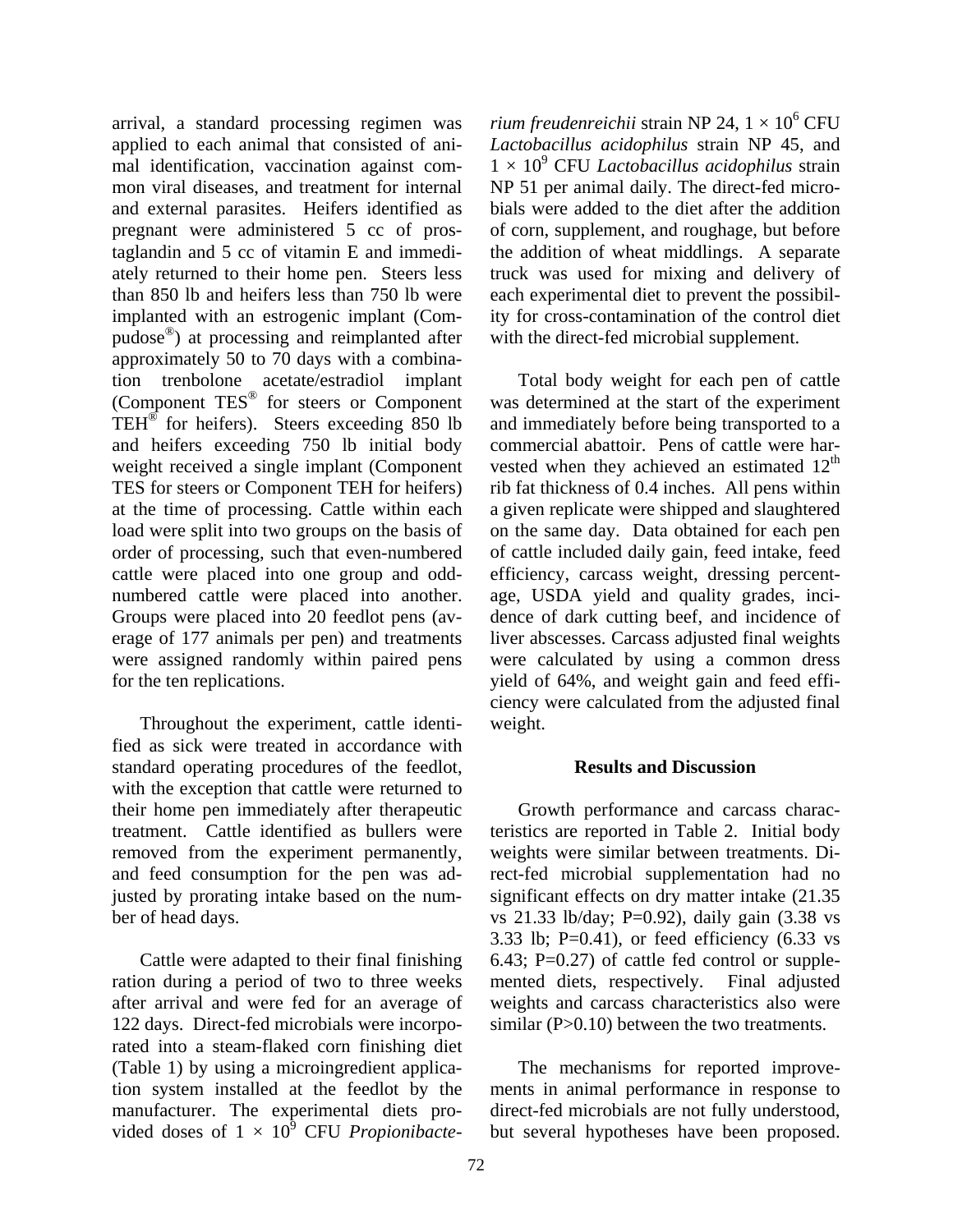The presence of some lactate-producing bacteria, *Lactobacillus and Enterococcus*, may create environments in which ruminal microflora can adapt to lactic acid, reducing the risk of subclinical acidosis. Recently though, other studies have shown no differences in intake or ruminal and blood pH when direct-fed microbials have been fed. The data from our largescale experiment suggest that *Lactobacillus acidophilus* and *Propionibacterium freudenreichii* fed at the amounts included in this experiment do not influence growth performance or carcass characteristics of feedlot cattle. These results are in contrast to other published experiments which have shown significantly greater final body weights and tendencies for improvements in gain when these direct-fed microbials are administered to finishing cattle. In addition, previous studies reported improvements in hot carcass weight, but observed no differences in other carcass characteristics. Another report suggested a 6.9% increase in gain when a cracked-corn and rolledwheat diet was supplemented with similar microbial treatments. Direct comparison of the results obtained in all of these studies is complicated by variations in feed ingredients, pen size, and inoculation amounts and strains of direct-fed microbials.

The results of this experiment indicate that growth performance and carcass characteristics of yearling crossbred beef steers and heifers fed in a commercial feedlot environment are not influenced by daily supplementation with 1 × 10<sup>9</sup> CFU *Propionibacterium freuden*reichii strain NP 24, 1 × 10<sup>6</sup> CFU *Lactobacillus acidophilus* strain NP 45, and  $1 \times 10^9$  CFU *Lactobacillus acidophilus* strain NP 51.

| Item                               | Control | Direct-fed Microbials |
|------------------------------------|---------|-----------------------|
| Steam-flaked corn                  | 65.8    | 65.8                  |
| Wet distillers grain               | 15.4    | 15.4                  |
| Mixed silage                       | 7.0     | 7.0                   |
| Wheat middlings                    | 4.0     | 4.0                   |
| Tallow                             | 2.5     | 2.5                   |
| Liquid supplement <sup>a</sup>     | 5.3     | 5.3                   |
| Direct-fed microbials <sup>b</sup> |         | $+$                   |
| Nutrient, calculated               |         |                       |
| Crude protein                      | 14.0    | 14.0                  |
| Calcium                            | 0.74    | 0.74                  |
| Phosphorus                         | 0.37    | 0.37                  |
| Sodium chloride                    | 0.3     | 0.3                   |

**Table 1. Composition of Experimental Diets (% of Dry Matter)** 

<sup>a</sup> Formulated to provide 320 mg Rumensin, 90 mg Tylan, 40,000 IU vitamin A, 4,000 IU vitamin D, 100 IU vitamin E per animal daily.

 $^{\rm b}$ Formulated to provide  $1 \times 10^9$  CFU *Propionibacterium freudenreichii* strain NP 24,  $1 \times 10^6$  CFU *Lactobacillus acidophilus* strain NP 45, and 1  $\times$  10<sup>9</sup> CFU *Lactobacillus acidophilus* strain NP 51 per animal daily.